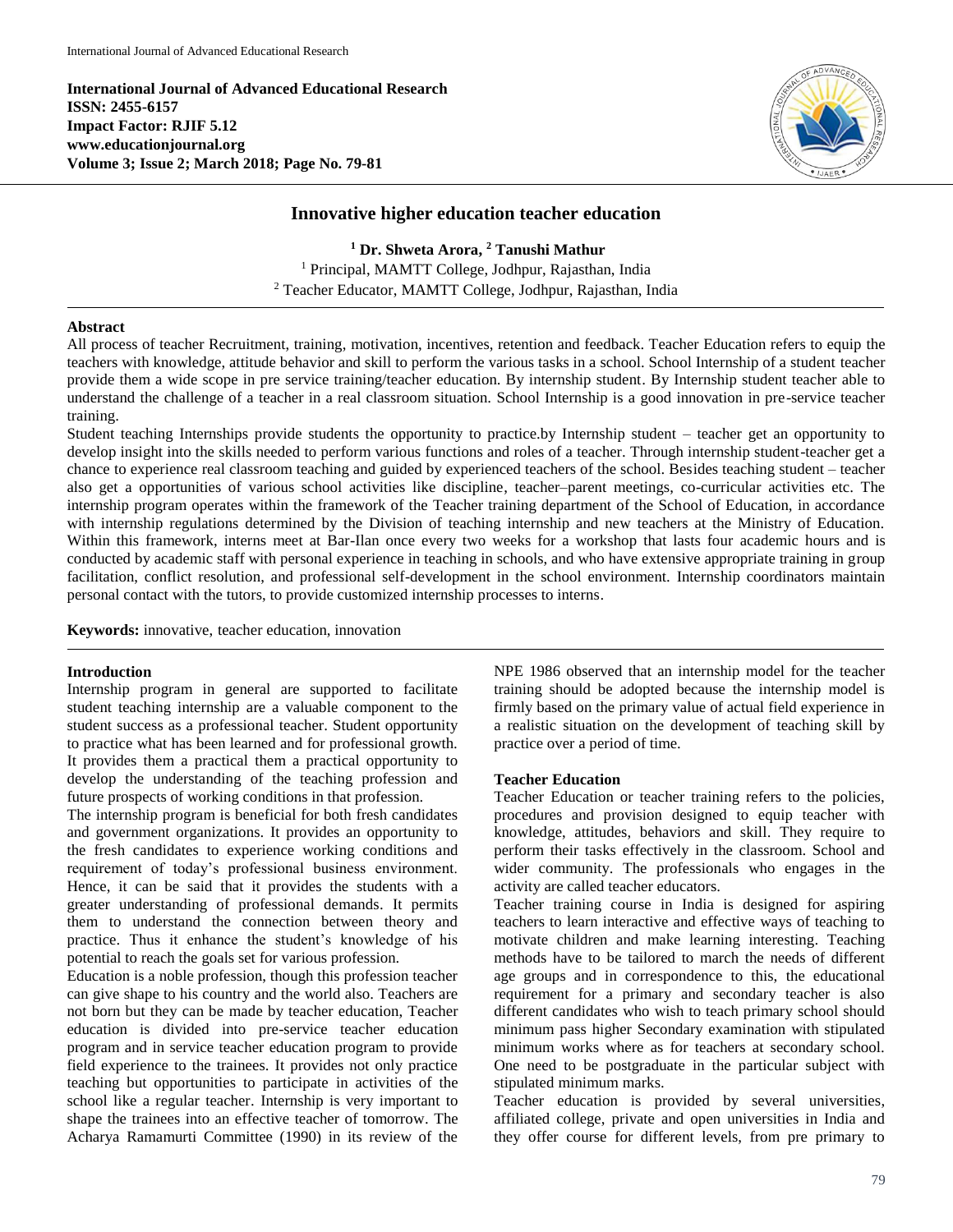higher secondary. The teacher education in India is institution based, along with internship programs in real classroom setting.

# **Teacher education courses in India**

- Elementary teacher education (ETE) After 12 years of schooling,2 year Diploma in teacher education conducted by District institutes of Educational Training (DIETs)- Prepares teachers t teach in grades 1-5.
- Bachelor of Eduaction (B.Ed.) –after graduation,2 year of Bachelor in education.
- 4 year integrated program conducted by State government, after 12 years of schooling.
- D.El.Ed.

There have been several national level committees and commissions all geared to improving the quality of teacher education in the country. National curriculum frame work for teacher education (NCFTE) 2010 was developed by the national education in the country. National council for teacher education (NCTE) a statutory body that came into existence in 1995 with the main objectives of achieving planned and coordinated development of the teacher education system through the country.

According to NCFTE, a sustained engagement with schools in crucial for professional development. Meaning full internship and school experience are critical in helping the PTs to develop insights into new perspectives and Enhance motivation to continue learning and reflecting. School internship should lead them to the development of a brought repertoire of perspective, professional capacities, teacher sensibility and skill. School internship is visualized by situating the practice of teaching in the broader context of vision and the role of teacher and sustained engagement with learners and school.

The review committee constituted by NCTE recommended adoption of the internship model for teacher education involving a brief theoretical orientation followed by 3 to 5 years of supervised teaching in a school under mentor teacher, greater emphasis on school internship and emphasis on reflective practice based on perspective on the learner and the context contemporary society, basic concept of education and curricular and pedagogic alternatives.

The past few years have witnessed a paradigm shift in the concept of school internship courses in India. The earlier stipulation of practice-teaching involved teaching of a prespecified number of lessons in the subjects offered by a student-teacher as teaching or methods subjects. The NCTE Regulations, 2009 made an attempt to broaden the scope of practice-teaching by emphasizing the importance of providing experience of all activities and programmes of the school to the student-teachers. The NCTE Regulations, 2014 have stipulated further strengthening of the component of 'Field Engagement' by prescribing a longer duration of 20 weeks for it in the elementary and secondary teacher education programmes like D.El.Ed., B.El.Ed, B.Ed, B.A.B.Ed., and B.Sc.B.Ed. and B.Ed.-M.Ed. The 'Field Engagement' of 20

weeks has been further split into two parts consisting of 4 weeks and 16 weeks to be organized in the first and second year of the Two-Years programmes, and in the second, third and fourth year of the Four-Year programmes. The engagement of 16 weeks' duration is further split into 14 weeks of school internship and 2 weeks of engagement with the field other than the school (i.e. community engagement). Further, the total internship time is to be split between two types of schools at the rate of 80% and 20%. The relevant stipulations of NCTE Regulations,

The model of internship in B.Ed. program

Having gained some experience with the child, the community and schools in first & second year would offer intensive engagement with the school in the form of school Internship. During First year to subject better understanding of schools and in preparation of Internship teacher education institutes shall make provisions for visit to innovative centres of pedagogy and learning innovative school educational resources centers etc.

During the internship a student teacher shall work as a regular teacher and participate in all the school activities including planning, teaching and assessment, interacting with school teachers community members and children. Before teaching in a classroom the student teacher will observe the school and its classrooms for a week, to understand the school in totality, its philosophy and aims organization and management the life of a teacher.

School internship shall be designed to lead to the development of a broad repertoire of perspectives, professional capacities. Teacher disposition, Sensibilities and skills. Student teachers shall be equipped to cater to diverse needs of learners in schools Student teacher are to be actively engaged in teaching at two levels namely upper, primary and secondary. They should be provided opportunities to teach in govt. and private school with systematic supervisory support and feedback from faculty. Internship in school to be done for a minimum duration of 15 weeks. This should include an initial face of one week for observing a regular class room with a regular teacher and would also include peer observation, teacher observation and observation of interns lesson by faculty. It is important that the student teacher consolidate and reflect on their teaching experience during and after school internship programme. Therefore, along with writing reflective journals during the internship programme there shall be space for extended discussions and presentations on different aspects of the teaching experience after the internship. For each student teacher internship should be conducted preferably in one school for the entire 16 weeks.

## **Jai Narain Vyas University, Jodhpur. Two year B.Ed. internship programme.**

As per J.N.V. University jodhpur two year B.Ed. course comprises of 160 Marks in total with the provision for internship for a period of 28 days for first year and 120 days for second year. The internship scheme prescribed by J.N.V. university is shown in table.